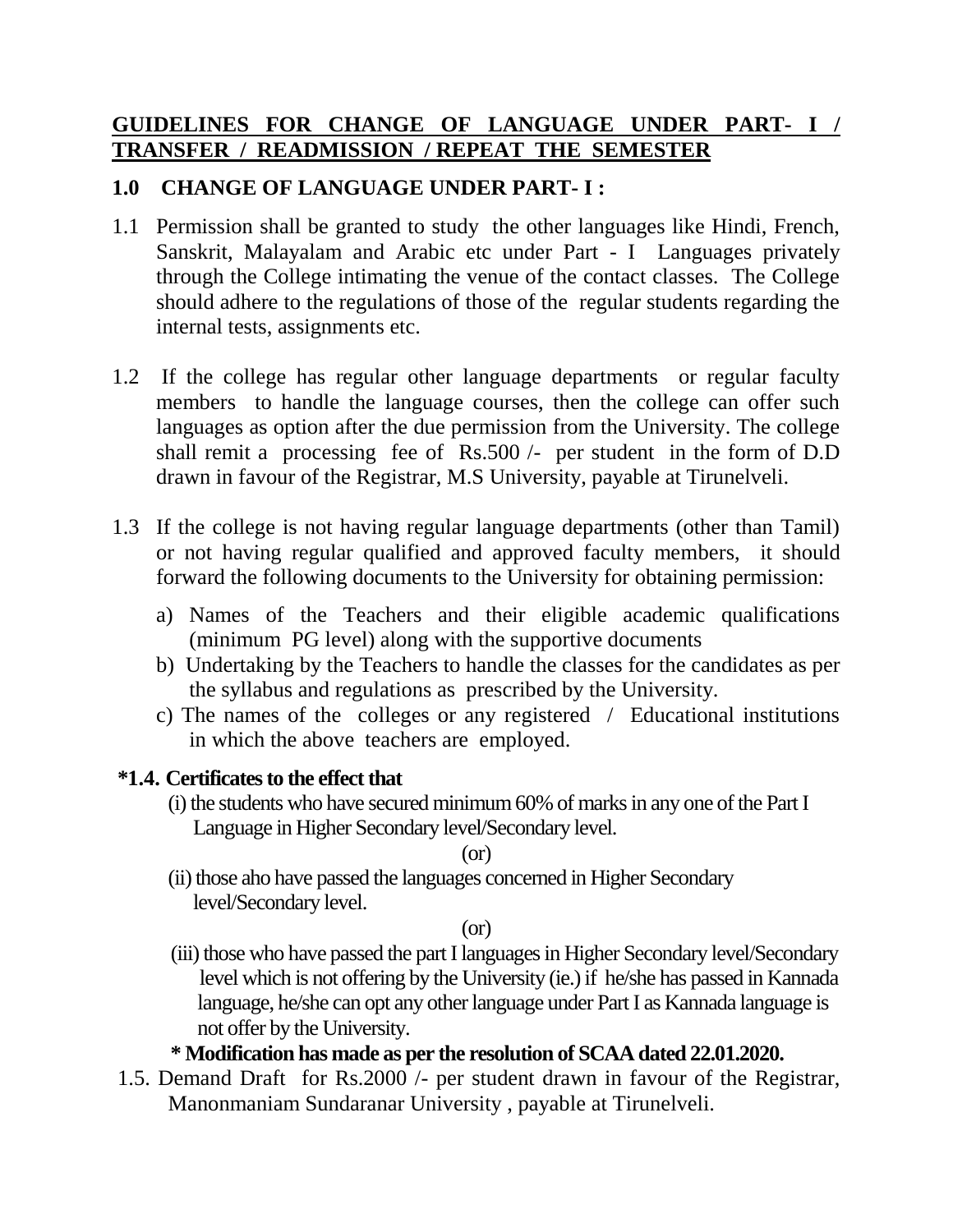#### **2.0 TRANSFER OF STUDENTS :**

- 2.1. A student in the Arts or Science programmes desirous of transfer from one institution to another shall apply to the University for permission through his / her parent institution.
- 2.2. The application for transfer shall be entertained only during odd semesters and after completion of a minimum of one year in the respective colleges. Such applications should reach the University not later than  $30<sup>th</sup>$  June of every year.
- 2.3. The students who have taken the language other than Tamil under Part- I shall be permitted for transfer only if they have cleared the same.
- 2.4. Transfer of students for even semesters will be permitted by the University in exceptional cases based on valid reasons in any case at least 15 days prior to the commencement of the semester .
- 2.5. An application for any transfer within the University affiliated colleges (other than autonomous colleges) shall be accompanied by the following documents :
	- a) A written consent from the Principal of the parent institution.
	- b) A written consent from the Principal where the student has proposed to join along with a certificate to the effect that there is no change of subjects under Part -I and Part - III and also the sanctioned strength for the programme not exceeding the SCAA limit.
	- c) The prescribed fees are :

| i) Transfer from one institution to another<br>for the same programme.                                                                    | $Rs.3,000/-$   |
|-------------------------------------------------------------------------------------------------------------------------------------------|----------------|
| ii) Transfer from one institution to another<br>for a different programme (where no<br>equivalency certificate is required)               | $Rs.4,000/-$   |
| iii) Transfer from one institution to another<br>for a different programme (where an<br>equivalency certificate is required)              | Rs. $6,000$ /- |
| iv) Transfer from other University to M.S University<br>where equivalency is essential at least<br>60 % and 40 % related to the programs. | Rs.10,000/     |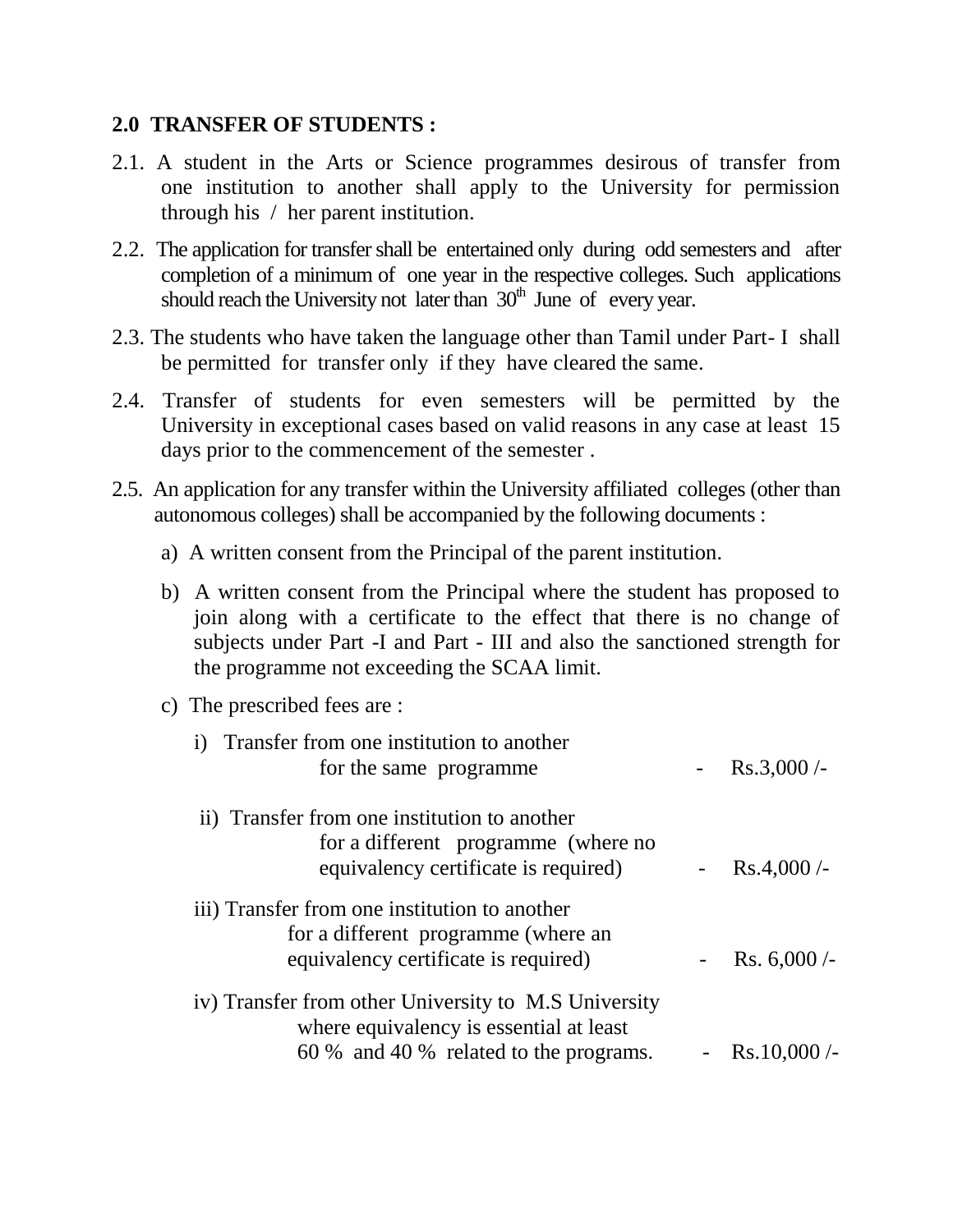- 2.6. Permission shall be granted for a transfer from an autonomous college / other University to any of our University affiliated colleges subject to the following requirements :
	- a) The students shall submit the course structure and syllabi for their programmes along with the photostat copies of the mark statements.
	- b) The students should have cleared all the courses of the previous semesters in the parent institutions. In case not cleared the candidate may be permitted redo such courses if deemed it to be necessary.
	- c) Only after verification of the equivalency between the concerned programmes by the University.
- 2.7. After completion of all the above processes (2.1 to 2.6), the University shall grant permission for the transfer and also direct the college to issue the transfer certificate to the permitted student.
- 2.8. The above guidelines are also applicable in the case of transfer of students from Post Graduate programmes.

### **3.0. READMISSION :**

A student who has discontinued his / her studies in the middle of a semester or who has not appeared for current semester examinations can apply and obtain readmission in the same or in any one of the subsequent semesters subject to the following :

- 3.1. Readmission application should be submitted within the period of the programme.
- 3.2. A candidate who had been expelled from an institution, for any reasons, is not eligible for readmission.
- 3.3. A candidate, whose petition is pending in any court with respect to his / her admission / exam results / punishments etc. and who has discontinued the studies is not eligible for readmission.